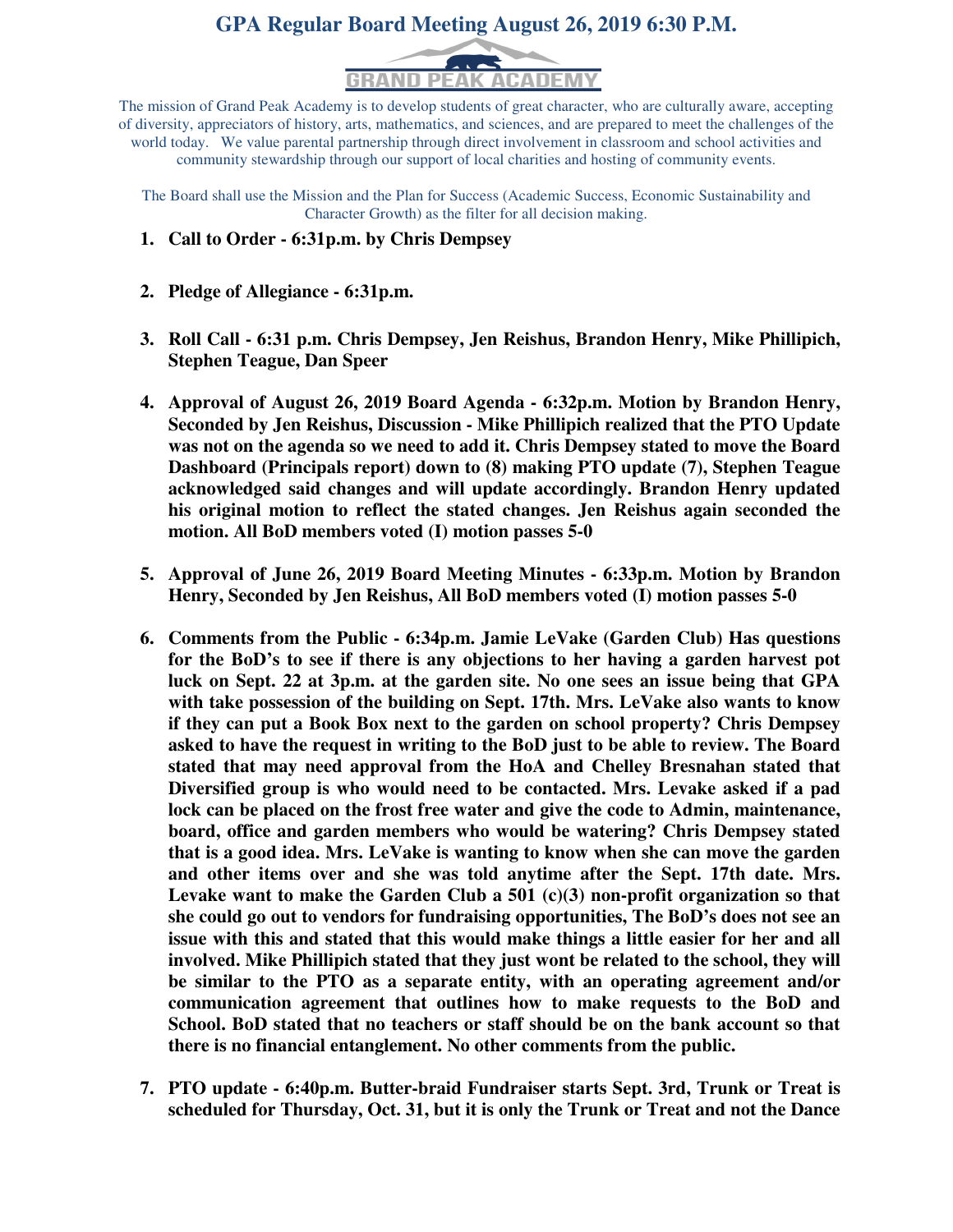### **GPA Regular Board Meeting August 26, 2019 6:00 P.M.**



**afterwards as in years past, because its on Halloween and a school night, so they will only need the parking lot. Emily Phillipich asked about the neighborhood coming to the event at the new school and Chris Dempsey stated "I don't believe we can stop them" so this brought up the next question about security and Stephen Teague has worked with Scott Hunter on that and stated that he has already contacted CSPD and waiting to hear back from them on that. PTO does not see a need for security at the dance and it was stated that it wouldn't be a bad idea. Dan Speer stated that they had already requested two officers for the Trunk or Treat but did not know at the time the dance would be on a separate date. Dan expressed concerns about having the event on Halloween and not having the dance on the same date, Dan stated they have gotten a lot of such back from parents about this and he has been trying to find time to speak with the PTO about this. Chelley explained the reason this was scheduled this way was due to the two week fall break starting on technically Oct. 10th (parent, teacher conferences Oct. 10th and 11th) and the break not ending until Oct. 25th with kids returning Oct. 28th. So it would be either very early or after Halloween. BoD is not going to tell PTO when to have their event. PTO fundraiser in Nov, will not be spirit cups as the company is no longer in business. They are working on a solution. Chelley asked about the storage situation at the new school. Chris stated that we are looking into a Conex or other storage building and will let them know.** 

**8. Board Dashboard (Principals Report) - 7:49p.m. Dan is presenting in Lieu of Scott. They are still working on streamlining the report for everything the BoD wanted. They spent most of the summer converting everything to GPA. There are a lot of new families and teachers since we have experienced growth every week. Marsha will go over the numbers later. We are going into the classrooms and looking to see what it looks like without Imagine. They are trying to have two staff meeting a month until the move to stay in communication with the staff. Admin team has been really smooth with Serena, they have had a lot of time to move thru classrooms and the building which has been really positive start to the year. Marsh - were holding steady at 755 since the start of school, we have gained a couple, lost a couple, but still at 755. I have added some columns to my trend to better track the changes. We have 74% retention from last year. We did a comparison for our demographics, showing Aug this year versus Aug last year showing our status. Reasons were also mentioned on the report for withdrawals, 45% no reason given which is really high but no other info given. Maybe we can look into adding where a reason has to be given so we can have more information. 39% have moved out of state, country, area not in a neighborhood school. Dan, stated that demographics has increased and the state has added requirements for teachers to renew their licenses they have to have cultural training in order to renew their license. Admin is still looking to add an athletics director, librarian, interventionist and other positions to keep expanding and growing. moving down through the report gets into the dibels scores the largest lower scores comes from the new students such as kindergarten, first and second grades. The biggest percentage of lower scores appears to be from the newer students. Admin has engaged with the district with training for middle school teachers working on interventions through the year. Serena is working with that**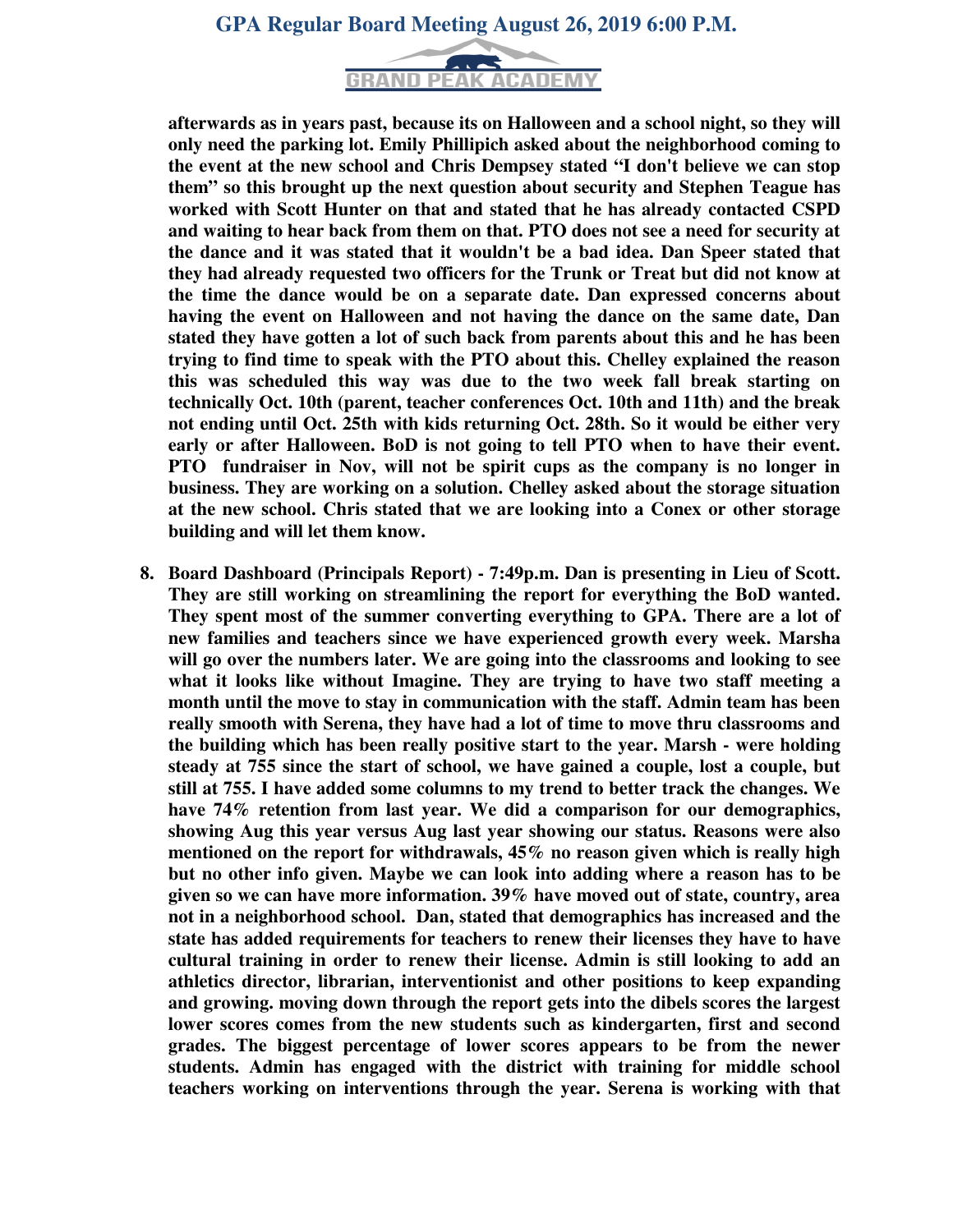# **GPA Regular Board Meeting August 26, 2019 6:30 P.M.**



The mission of Grand Peak Academy is to develop students of great character, who are culturally aware, accepting of diversity, appreciators of history, arts, mathematics, and sciences, and are prepared to meet the challenges of the world today. We value parental partnership through direct involvement in classroom and school activities and community stewardship through our support of local charities and hosting of community events.

The Board shall use the Mission and the Plan for Success (Academic Success, Economic Sustainability and Character Growth) as the filter for all decision making.

**and supporting writing and math interventions. They felt there wasn't enough support for teachers or students. Dan is going to keep working on this and present to the entire BoD at a later date.** 

**9. Treasurer/Business Managers Report on Trend - 7:06p.m. Jen Reishus, trend thru June is completed, but auditors came 3 weeks early and she is working on July trends and wants audit done before she does the budget. Audit should be done before next months meeting and then a supplemental budget after that. The End of the Fiscal Year we were over by \$53,706 this is better than predicted and with the new numbers we should be fine. Legal fees should decline. The \$100,000.00 security deposit to School House Finance was not recorded an an expense, it's just sitting on the books as an asset as we plan on getting that back or at least a part of it when we return the building to them at the end of October.** 

#### **10. Discussion Items**

- a. Preschool Occupancy Agreement 7:10p.m. Chris Dempsey, 10 (A&B) are tied together. Eric Hall the lawyers and his team got those over to the Board. Any Questions? No Questions were asked.
- b. Preschool Operating Agreement
- c. Facility Utilization 7:11p.m. Mike will talk on this, One group looking at subletting the facility is New Life Church. Chris and Mike will meet with them at the new building and discuss this further, they were offering \$5000.00 they want the cafeteria, six class rooms, the Gym, basically the entire school for \$5000.00/day. We figured this was there first and low ball offer and we will come back higher and hopefully settle in the the middle. New Life really wants to be in there and we are trying to make our building/school as much a part of the community as possible. This goes into that utilization piece, as we have new organizations coming in were trying to bring in sports as part of our schools mission to create well rounded kids coming out of here. going into the future we just need to have a plan how were going to prioritize that and not contradict that or are always inline with that and priority as far as School, whoever else, PTO, clubs, what rank will be. Right now Chelsea keeps a pretty detailed calendar as a management software so we may need to look at something else in the future. Brandon, states that google calendar is really good for that. There are other management tools that could be used as well. There is a form that can go directly to Chelsea to manage that.
- d. Cowpoke Facility 7:15p.m. New facility should be ours 9/17. Scott is meeting with city and architects to work on crosswalks at the new facility to get better crosswalks and locations. We have two right now. They cost a lot of money to get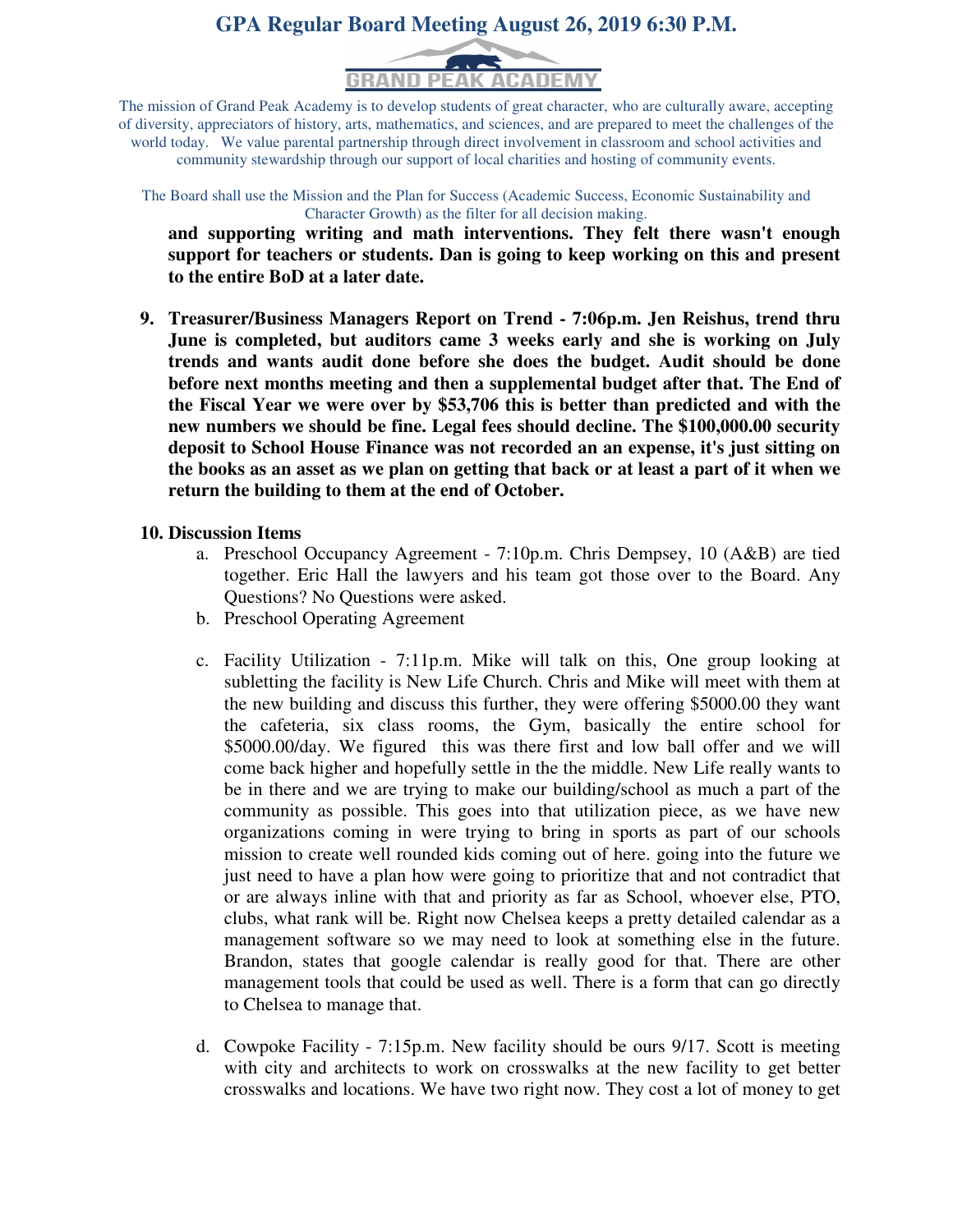## **GPA Regular Board Meeting August 26, 2019 6:00 P.M.**



them. If you have a specific request get it to Scott and he can bring it up at that meeting, its not a cheap or easy process. building training is being scheduled to learn the new building how to turn off, turn on, cut off's located. Also there will be Queuing training for Scott and Dan to go to a school that uses a similar pickup. We may need to look at having more staff and trained help from the beginning to put an emphasis on the safety for the rest of the year.

- e. Sub-Committees 7:21p.m. Mike with help from Stephen to lead a subcommittee for clubs, organizations so everyone is on a level playing field. First thing the subcommittee for the clubs and I'll use that term loosely, wether a parent wants to start a lego club or a teacher wants to run an after school music club, we are looking to level that playing field. Mike will lead that along with Stephen were going to work with Dan, Marsha, a member of the PTO and I would like a parent member. I don't know how to source that active body, I was going to ask the PTO, but Gabe Cardenas if you're still on the SAC. Gabe is still the chair of the SAC. He will be attending the budget meeting and the first meeting. Mike, wants them to reach out to their groups to find a person to fill that spot. We are trying to have this done by Jan. so maybe one to two hours a month, it shouldn't be a big time commitment. We'll get together combine everything and make into a policy and present to the board. *Brandon -* We actually have a marketing committee and we got seven folks, Amanda Ralston, Lucy Nelson, Suzanne Pence, Julie Dalton, Christina Young, Chelsea and Valerie and I'm missing one other person. We had our first meeting last week and we began planning out the entire calendar for what we're going to be doing for the entire year. We are really trying to make it so it's a living breathing document that can be edited every quarter, regardless if people leave the committee, someone else can just grab the document and pick right up. We will meet again somewhere after September 6th. We will finalize some things, I really need to talk to Valerie about the budget, when we get to marketing I will share some items if we have the budget. Once everyone is trained up then they can take over and Brandon will be able to step back. Cub Scouts will be putting on a bike rodeo at the new building sometime in Sept. before the weather turns cold.
- f. Uniforms 7:32p.m. At Admin discretion if spirit wear can be worn all day everyday. The policy has at admins discretion. Mike is concerned that we maintain our dress code and not become another school in the area. If we allow the t-shirts everyday then I believe that we're getting away from the dress code. Dan thinks its best practice to get community, parent and staff buy-in before moving forward. Maybe send out a survey before moving forward. Brandon currently we don't have kids talking about have a better brand of polo because all polos look the same. if you move to spirit wear all the time then you start to change the culture of the school and kids don't start to judge one over the other. Brandon is afraid that we would start to have a class system. Marcia states that a big draw for parents is having the dress code.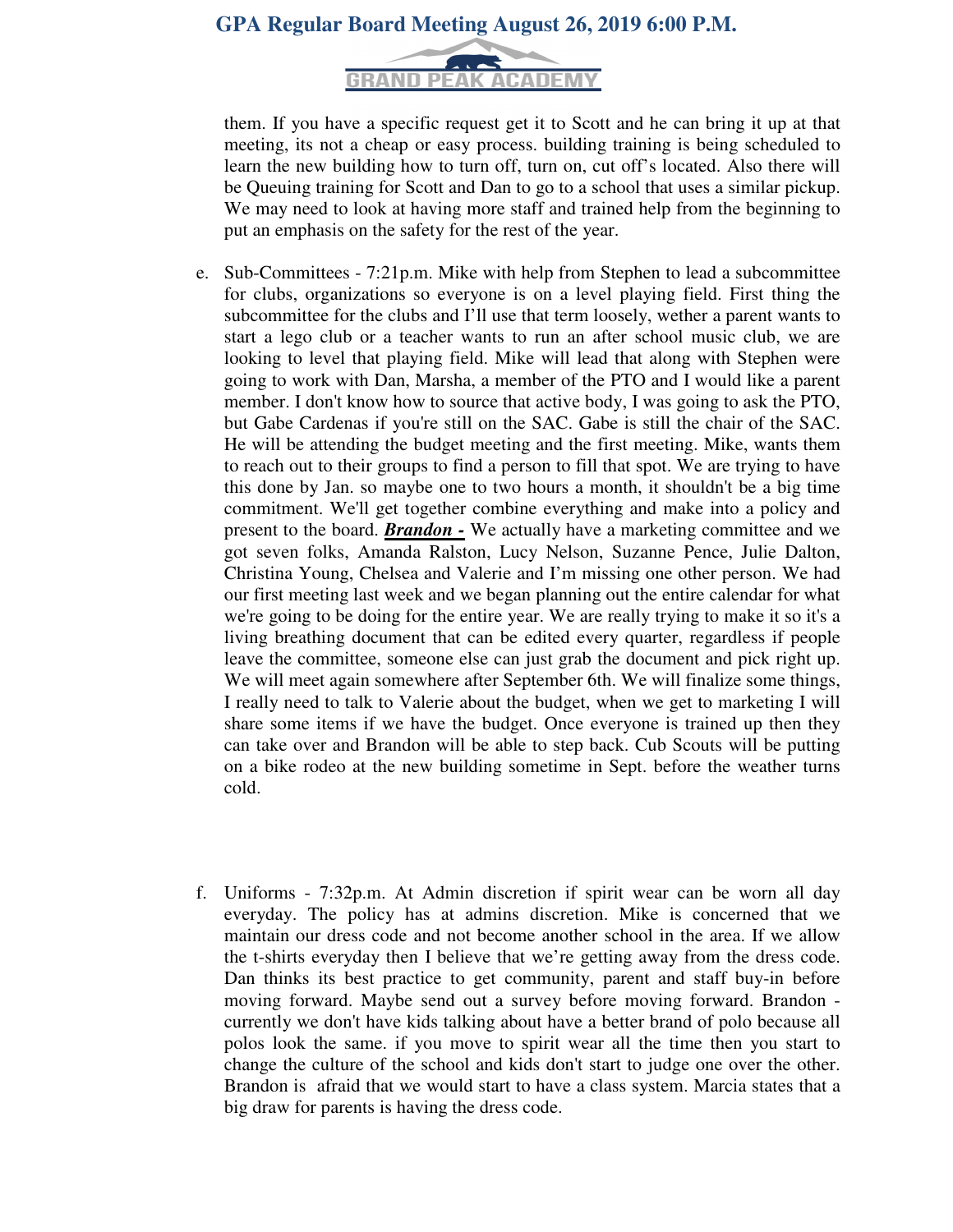# **GPA Regular Board Meeting August 26, 2019 6:30 P.M.**



The mission of Grand Peak Academy is to develop students of great character, who are culturally aware, accepting of diversity, appreciators of history, arts, mathematics, and sciences, and are prepared to meet the challenges of the world today. We value parental partnership through direct involvement in classroom and school activities and community stewardship through our support of local charities and hosting of community events.

The Board shall use the Mission and the Plan for Success (Academic Success, Economic Sustainability and Character Growth) as the filter for all decision making.

g. Marketing - 7:40p.m. Brandon - on the dashboard you will see I added four documents, the GPA Facebook ad shows where we spent money and our reach. We did four advertisements, we had a 10,099 person reach with 27,000 impressions, we spent \$328.00 and had 192 clicks that were unique. We had 140 landing pages views and 204 link clicks that connected to events we were having. When Liberty Tree missed their opening date we did a targeted push saying hey we have a few openings and we had 17,000 impressions and we spent \$200.00 on that. We had 131 people click between the link and the enrollment page. I don't know what that translates to though. Brandon would like to move to Facebook ads but I need to get with Valerie to see what the budget looks like, also we talked in our marketing meeting about doing staff videos and roll those out through FB and youtube. There are three flyers from the Colorado Springs Independent some of their subsidiaries, one is the education guide that comes out spring 2019 that hits 36,000 independent readers around college age and 63,000 that have school aged children at home. It's like \$300.00 for a quarter page to be in the education guide. There is a D-49 newsletter every quarter, the next one will be Oct. 11 publication its \$225.00 every time it runs so around \$1000.00 per year. Then there is a family newsletter the Colorado Springs Military newspaper group. I think this one is expensive. Chris - They all make sense for us. These are things we just need to pass to Valerie to say hey we have some deadlines coming up. The end of Sept. is the next deadline. Ribbon Cutting will be FB ads and target the community. Ribbon cutting we have 3 possible dates Sept 26th Thursday, Oct 4th Friday or Oct 11th Friday. Sept 26th will be Parents, staff, families sneak peak 5-7p.m. Oct. 25th 4:30p.m. will be a second event for the ones who do not get to make it to the Sept 26th date.

#### 11. **Action Items**

- a. Preschool Occupancy Agreement 7:57p.m. Motion by Mike Phillipich, Seconded by Brandon, any discussion, hearing none a vote. All board members voting (I) motion passes 5-0
- b. Preschool Operating Agreement 7:58p.m. Motion by Mike Phillipich, Seconded by Brandon, any discussion, hearing none a vote. All board members voting (I) motion passes 5-0
- **12. Board Member Communication Chris I have two items one being the audit, we should have that next month from Valerie. Valerie will also give us the supplemental budget as well. Next, forms Brandon there are three to talk to you about. Grievance, we talked to Dan and Scott and I sent you a text basically an online grievance form so they have to go online and submit it wherever it wants to be kept, it goes directly to Scott and Dan and then basically follows our laid out Grievance policy, they**